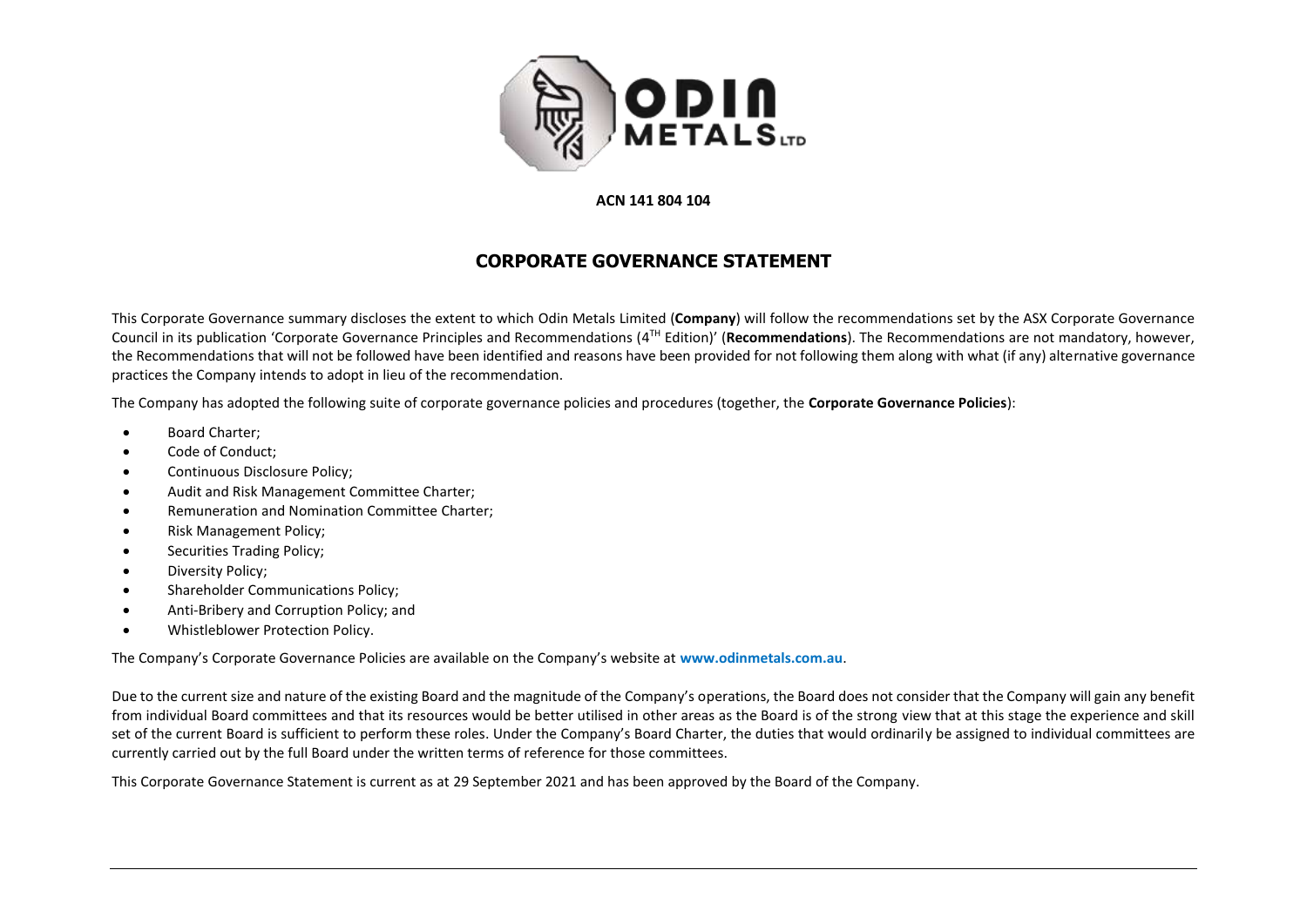

| <b>Recommendations</b>                                                                                                                                                                                                                                                                                                                                                                                                                                                                                                                                                                                                                                                                    | <b>Comply</b>    | <b>Explanation</b>                                                                                                                                                                                                                                                                                                                                                                                                                                                                                                                                                                                                                                                                                                                                                                                                                                                                                                                                                                                                                                                                                                                                                             |  |  |
|-------------------------------------------------------------------------------------------------------------------------------------------------------------------------------------------------------------------------------------------------------------------------------------------------------------------------------------------------------------------------------------------------------------------------------------------------------------------------------------------------------------------------------------------------------------------------------------------------------------------------------------------------------------------------------------------|------------------|--------------------------------------------------------------------------------------------------------------------------------------------------------------------------------------------------------------------------------------------------------------------------------------------------------------------------------------------------------------------------------------------------------------------------------------------------------------------------------------------------------------------------------------------------------------------------------------------------------------------------------------------------------------------------------------------------------------------------------------------------------------------------------------------------------------------------------------------------------------------------------------------------------------------------------------------------------------------------------------------------------------------------------------------------------------------------------------------------------------------------------------------------------------------------------|--|--|
| Principle 1: Lay solid foundations for management and oversight                                                                                                                                                                                                                                                                                                                                                                                                                                                                                                                                                                                                                           |                  |                                                                                                                                                                                                                                                                                                                                                                                                                                                                                                                                                                                                                                                                                                                                                                                                                                                                                                                                                                                                                                                                                                                                                                                |  |  |
| <b>Recommendation 1.1</b><br>A listed entity should have and disclose a board charter setting<br>out:<br>(a)<br>the respective roles and responsibilities of its board and<br>management; and<br>those matters expressly reserved to the board and those<br>(b)<br>delegated to management.                                                                                                                                                                                                                                                                                                                                                                                               | Complying        | The Company has adopted a Board Charter that sets out the specific<br>roles and responsibilities of the Board, the Chair and management and<br>includes a description of those mattes expressly reserved to the Board<br>and those delegated to management.<br>The Board Charter sets out the specific responsibilities of the Board,<br>requirements as to the Board's composition, the roles and<br>responsibilities of the Chairman, CEO/Managing Director, and<br>Company Secretary, the establishment, operation and management of<br>Board Committees, Directors' access to company records and<br>information, details of the Board's relationship with management,<br>details of the Board's performance review, and details of the Board's<br>disclosure policy.<br>The Board Charter sets out the responsibilities of the CEO/Managing<br>Director. The Company has not appointed a CEO/Managing Director.<br>Until an appointment is made to that role, the relevant responsibilities<br>will continue to be discharged collectively by the Board.<br>A copy of the Company's Board Charteris available on the Company's<br>website.                                |  |  |
| <b>Recommendation 1.2</b><br>A listed entity should:<br>undertake appropriate checks before appointing a<br>(a)<br>director or senior executive or putting someone forward<br>for election as a director; and<br>provide security holders with all material information in<br>(b)<br>its possession relevant to a decision on whether or not to<br>elect or re-elect a director.                                                                                                                                                                                                                                                                                                          | Complying        | (a)<br>The Company has detailed guidelines for the appointment and<br>selection of the Board and senior executives in its Corporate<br>Governance Plan. The Company's Board Charter requires the<br>Company to ensure appropriate checks (including checks in<br>respect of character, experience, education, criminal record and<br>bankruptcy history) are undertaken before appointing a Director<br>or senior executive, or putting someone forward for election, as<br>a Director, which responsibility is delegated to the Remuneration<br>and Nomination Committee under its Charter (or, in its absence,<br>the Board).<br>Under the Board Charter, all material information in the<br>(b)<br>Company's possession which is relevant to any decision on<br>whether or not to elect or re-elect a Director will be provided to<br>security holders. The Company will include this information in the<br>notice of meeting containing the resolution to elect or re-elect<br>the Director. In the case of candidates standing for re-election,<br>the candidate's experience and qualification are also disclosed on<br>the Company's website and in its annual reports. |  |  |
| <b>Recommendation 1.3</b><br>A listed entity should have a written agreement with each<br>director and senior executive setting out the terms of their<br>appointment.                                                                                                                                                                                                                                                                                                                                                                                                                                                                                                                    | Complying        | The Company's Remuneration and Nomination Committee Charter<br>requires the Remuneration and Nomination Committee (or, in its<br>absence, the Board) to ensure that each Director and senior executive<br>is a party to a written agreement with the Company which sets out the<br>terms of that Director's or senior executive's appointment. The<br>Company has written agreements with each of its directors and senior<br>executives.                                                                                                                                                                                                                                                                                                                                                                                                                                                                                                                                                                                                                                                                                                                                      |  |  |
| <b>Recommendation 1.4</b><br>The company secretary of a listed entity should be accountable<br>directly to the board, through the chair, on all matters to do with<br>the proper functioning of the board.                                                                                                                                                                                                                                                                                                                                                                                                                                                                                | Complying        | The Board Charter outlines the roles, responsibility and accountability<br>of the Company Secretary. The Company Secretary is accountable<br>directly to the Board, through the Chair, on all matters to do with the<br>proper functioning of the Board.                                                                                                                                                                                                                                                                                                                                                                                                                                                                                                                                                                                                                                                                                                                                                                                                                                                                                                                       |  |  |
| <b>Recommendation 1.5</b><br>A listed entity should:<br>have and disclose a diversity policy;<br>(a)<br>through its board or a committee of the board set<br>(b)<br>measurable objectives for achieving gender diversity in<br>the composition of its board, senior executives and<br>workforce generally;<br>disclose in relation to each reporting period:<br>(c)<br>(i) the measurable objectives set for that period to<br>achieve gender diversity;<br>(ii) the entity's progress towards achieving those<br>objectives; and<br>(iii) either:<br>(A)<br>the respective proportions of men and<br>women on the board, in senior executive<br>positions and across the whole workforce | Not<br>Complying | (a)<br>The Company has adopted a Diversity Policy which provides a<br>framework for the Company to establish and achieve measurable<br>diversity objectives, including in respect of gender diversity. The<br>Diversity Policy allows the Board to set measurable gender<br>diversity objectives, if considered appropriate, and to assess<br>annually both the objectives, if any have been set, and the<br>Company's progress in achieving them. The Diversity Policy is<br>available on the Company's website.<br>The Company's Diversity Policy provides that the Board is<br>(b)<br>responsible for developing appropriate and meaningful<br>strategies to meet gender diversity objectives in the<br>composition of the Company's senior executive team and<br>workforce generally, as well as in the composition of the<br>Board. The Diversity Policy requires the Board to consider<br>setting measurable gender diversity objectives in the<br>composition of its board, senior executives and workforce                                                                                                                                                             |  |  |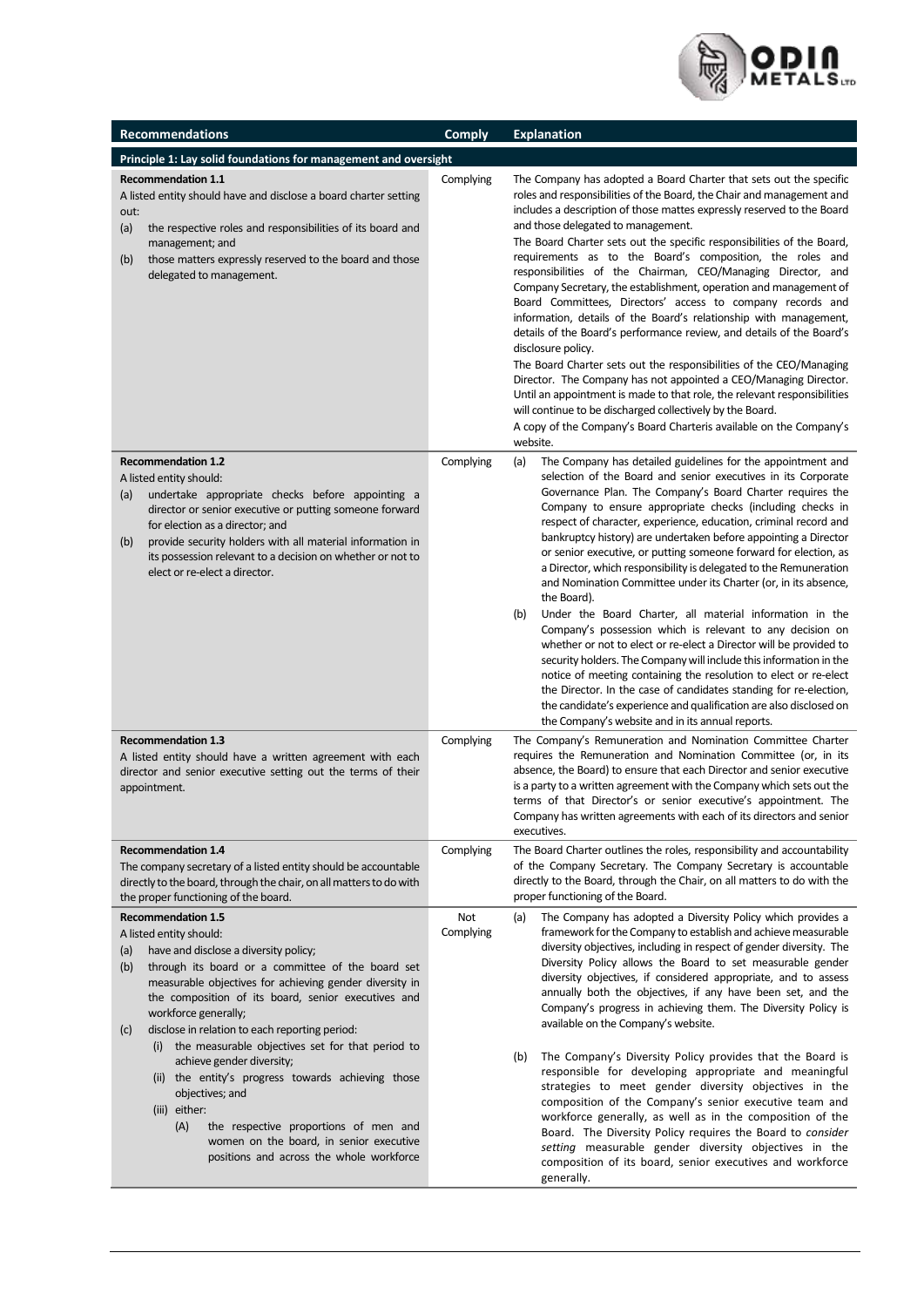

| <b>Recommendations</b>                                                                                                                                                                                                                                                                                                                                                                   | <b>Comply</b> |            | <b>Explanation</b>                                                                                                                                                                                                                                                                                                                                                                                                                                                                                                                                                                                                                                                                                                                                                                                                                                                                                                                                                                                                                                                                         |              |                |               |
|------------------------------------------------------------------------------------------------------------------------------------------------------------------------------------------------------------------------------------------------------------------------------------------------------------------------------------------------------------------------------------------|---------------|------------|--------------------------------------------------------------------------------------------------------------------------------------------------------------------------------------------------------------------------------------------------------------------------------------------------------------------------------------------------------------------------------------------------------------------------------------------------------------------------------------------------------------------------------------------------------------------------------------------------------------------------------------------------------------------------------------------------------------------------------------------------------------------------------------------------------------------------------------------------------------------------------------------------------------------------------------------------------------------------------------------------------------------------------------------------------------------------------------------|--------------|----------------|---------------|
| (including how the entity has defined "senior<br>executive" for these purposes); or<br>if the entity is a "relevant employer" under<br>(B)<br>the Workplace Gender Equality Act, the<br>entity's most recent "Gender Equality<br>Indicators", as defined in and published<br>under the Act.                                                                                              |               |            | The Company's Diversity Policy provides that the Board will<br>include in the Annual Report each year the measurable<br>objectives, if any, set by the Board, progress against these<br>objectives, and the proportions of men and women<br>employees in the whole organisation, at senior executive<br>level and at Board level.                                                                                                                                                                                                                                                                                                                                                                                                                                                                                                                                                                                                                                                                                                                                                          |              |                |               |
| If the entity was in the S&P / ASX 300 Index at the<br>commencement of the reporting period, the measurable<br>objective for achieving gender diversity in the composition of its<br>board should be to have not less than 30% of its directors of<br>each gender within a specified period.                                                                                             |               |            | The Board has not set measurable objectives for achieving<br>gender diversity. At this stage in the Company's<br>development, the Board does not consider it practicable to<br>set measurable gender diversity objectives. In the event that<br>the Company's employee numbers grow to a level where it<br>becomes practical, the Board will reconsider setting<br>measurable objectives as required by the Diversity Policy.                                                                                                                                                                                                                                                                                                                                                                                                                                                                                                                                                                                                                                                              |              |                |               |
|                                                                                                                                                                                                                                                                                                                                                                                          |               | (c)        | The total proportion of men and women on the board, in<br>senior executive positions (being Key Management Personnel<br>and decision makers of the Group), and across the whole<br>workforce is as follows.                                                                                                                                                                                                                                                                                                                                                                                                                                                                                                                                                                                                                                                                                                                                                                                                                                                                                |              |                |               |
|                                                                                                                                                                                                                                                                                                                                                                                          |               |            | Category                                                                                                                                                                                                                                                                                                                                                                                                                                                                                                                                                                                                                                                                                                                                                                                                                                                                                                                                                                                                                                                                                   | Men          | Women          | % of<br>women |
|                                                                                                                                                                                                                                                                                                                                                                                          |               |            | <b>Board</b>                                                                                                                                                                                                                                                                                                                                                                                                                                                                                                                                                                                                                                                                                                                                                                                                                                                                                                                                                                                                                                                                               | 3            | $\blacksquare$ |               |
|                                                                                                                                                                                                                                                                                                                                                                                          |               |            | Senior<br>Management                                                                                                                                                                                                                                                                                                                                                                                                                                                                                                                                                                                                                                                                                                                                                                                                                                                                                                                                                                                                                                                                       | $\mathbf{1}$ |                |               |
|                                                                                                                                                                                                                                                                                                                                                                                          |               |            | Whole<br>organisation                                                                                                                                                                                                                                                                                                                                                                                                                                                                                                                                                                                                                                                                                                                                                                                                                                                                                                                                                                                                                                                                      | 6            | 2              | 33.3%         |
| <b>Recommendation 1.6</b><br>A listed entity should:<br>have and disclose a process for periodically evaluating the<br>(a)<br>performance of the board, its committees and individual<br>directors; and<br>disclose for each reporting period, whether a<br>(b)<br>performance evaluation has been undertaken in<br>accordance with that process during or in respect of that<br>period. | Complying     | (a)<br>(b) | The Company's Remuneration and Nomination Committee (or, in<br>its absence, the Board) is responsible for undertaking a<br>performance evaluation of the Board, its Committees and<br>individual Directors on an annual basis. It may do so with the aid<br>of an independent advisor. The process for this is set out in the<br>Company's Remuneration and Nomination Committee Charter<br>which is available on the Company's website.<br>The Company's Remuneration and Nomination Committee<br>Charter provides that the Company must disclose in its Annual<br>Report each year whether or not those performance evaluations<br>were conducted during that reporting period.<br>The Company intends to complete performance evaluations in<br>respect of the Board, its Committees (if any) and individual<br>Directors for each financial year in accordance with the review<br>process outlined in the Remuneration and Nomination<br>Committee Charter.                                                                                                                            |              |                |               |
| <b>Recommendation 1.7</b><br>A listed entity should:<br>have and disclose a process for evaluating the<br>(a)<br>performance of its senior executives at least once every<br>reporting period; and<br>disclose for each reporting period whether a performance<br>(b)<br>evaluation has been undertaken in accordance with that<br>process during or in respect of that period.          | Complying     | (a)<br>(b) | The Company's Remuneration and Nomination Committee (or, in<br>its absence, the Board) is responsible for arranging a performance<br>evaluation of senior executives on an annual basis. To assist in this<br>process an independent advisor may be used. The Company's<br>Remuneration and Nomination Committee (or, in its absence, the<br>Board) is responsible for evaluating the performance of the<br>Company's senior executives on an annual basis. The applicable<br>process for these evaluations can be found in the Company's<br>Remuneration and Nomination Committee Charter, which is<br>available on the Company's website.<br>The Company's Remuneration and Nomination Committee<br>Charter provides that the Company must disclose whether or not<br>performance evaluations were conducted during that reporting<br>period. The Company intends to complete performance<br>evaluations in respect of the senior executives (if any) for each<br>financial year in accordance with the review process outlined in<br>the Remuneration and Nomination Committee Charter. |              |                |               |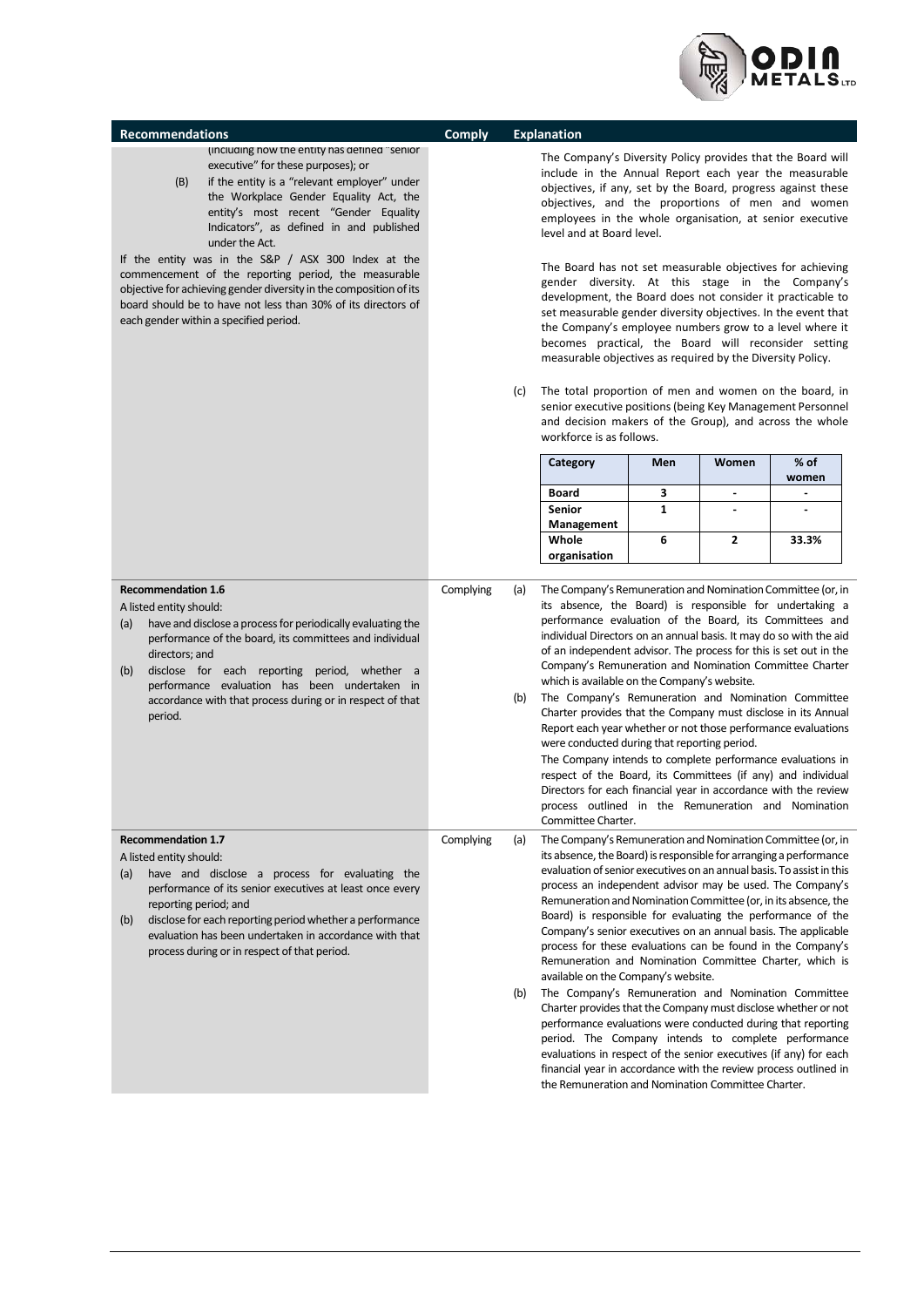

| <b>Recommendations</b>                                                                                                                                                                                                                                                                                                                                                                                                                                                                                                                                                                                                                                                                                                                                                                                                                                                                                                 | <b>Comply</b> | <b>Explanation</b>                                                                                                                                                                                                                                                                                                                                                                                                                                                                                                                                                                                                                                                                                                                                                                                                                                                                                                                                                                                                                                                                                                                                                                                                                                                                                                                                                                                                                                                                                                                                                                                                                                                       |                            |
|------------------------------------------------------------------------------------------------------------------------------------------------------------------------------------------------------------------------------------------------------------------------------------------------------------------------------------------------------------------------------------------------------------------------------------------------------------------------------------------------------------------------------------------------------------------------------------------------------------------------------------------------------------------------------------------------------------------------------------------------------------------------------------------------------------------------------------------------------------------------------------------------------------------------|---------------|--------------------------------------------------------------------------------------------------------------------------------------------------------------------------------------------------------------------------------------------------------------------------------------------------------------------------------------------------------------------------------------------------------------------------------------------------------------------------------------------------------------------------------------------------------------------------------------------------------------------------------------------------------------------------------------------------------------------------------------------------------------------------------------------------------------------------------------------------------------------------------------------------------------------------------------------------------------------------------------------------------------------------------------------------------------------------------------------------------------------------------------------------------------------------------------------------------------------------------------------------------------------------------------------------------------------------------------------------------------------------------------------------------------------------------------------------------------------------------------------------------------------------------------------------------------------------------------------------------------------------------------------------------------------------|----------------------------|
| Principle 2: Structure the board to add value                                                                                                                                                                                                                                                                                                                                                                                                                                                                                                                                                                                                                                                                                                                                                                                                                                                                          |               |                                                                                                                                                                                                                                                                                                                                                                                                                                                                                                                                                                                                                                                                                                                                                                                                                                                                                                                                                                                                                                                                                                                                                                                                                                                                                                                                                                                                                                                                                                                                                                                                                                                                          |                            |
| <b>Recommendation 2.1</b><br>The board of a listed entity should:<br>have a nomination committee which:<br>(a)<br>(i)<br>has at least three members, a majority of whom<br>are independent directors; and<br>is chaired by an independent director,<br>(ii)<br>and disclose:<br>(iii)<br>the charter of the committee;<br>the members of the committee; and<br>(iv)<br>as at the end of each reporting period, the<br>(v)<br>number of times the committee met throughout<br>the period and the individual attendances of the<br>members at those meetings; or<br>if it does not have a nomination committee, disclose that<br>(b)<br>fact and the processes it employs to address board<br>succession issues and to ensure that the board has the<br>appropriate balance of skills, experience, independence<br>and knowledge of the entity to enable it to discharge its<br>duties and responsibilities effectively. | Complying     | The Company does not currently have a Nomination<br>(a)<br>Committee. The Company's Remuneration and Nomination<br>Committee Charter provides for the creation of a<br>Remuneration and Nomination Committee (if it considered it<br>will benefit the Company), a majority of whom are to be<br>independent Directors, and which must be chaired by an<br>independent Director.<br>(b)<br>Due to the size and nature of the existing Board and the<br>magnitude of the Company's operations, the Board considers<br>the Company will not currently benefit from the<br>establishment of a Nomination Committee. In accordance<br>with the Company's Board Charter, the Board carries out the<br>duties that would ordinarily be carried out by the Nomination<br>Committee under the Remuneration and Nomination<br>Committee Charter. The Board considers that it can deal<br>efficiently and effectively with board composition and<br>succession issues without establishing a separate Nomination<br>Committee.<br>The duties of the Nomination Committee are outlined in the<br>Company's Remuneration and Nomination Committee<br>Charter, which is available on the Company's website.<br>The Board devotes time at board meetings to discuss board<br>succession issues. All members of the Board are involved in<br>the Company's nomination process, to the maximum extent<br>permitted under the Corporations Act and ASX Listing Rules.<br>The Board regularly updates the Company's board skills matrix<br>(in accordance with Recommendation 2.2) to assess the<br>appropriate balance of skills, experience, independence and<br>knowledge of the entity. |                            |
| <b>Recommendation 2.2</b>                                                                                                                                                                                                                                                                                                                                                                                                                                                                                                                                                                                                                                                                                                                                                                                                                                                                                              | Complying     | <b>Board Skills Matrix</b>                                                                                                                                                                                                                                                                                                                                                                                                                                                                                                                                                                                                                                                                                                                                                                                                                                                                                                                                                                                                                                                                                                                                                                                                                                                                                                                                                                                                                                                                                                                                                                                                                                               | <b>Number of Directors</b> |
| A listed entity should have and disclose a board skill matrix<br>setting out the mix of skills that the board currently has or is                                                                                                                                                                                                                                                                                                                                                                                                                                                                                                                                                                                                                                                                                                                                                                                      |               |                                                                                                                                                                                                                                                                                                                                                                                                                                                                                                                                                                                                                                                                                                                                                                                                                                                                                                                                                                                                                                                                                                                                                                                                                                                                                                                                                                                                                                                                                                                                                                                                                                                                          | that Meet the Skill        |
| looking to achieve in its membership.                                                                                                                                                                                                                                                                                                                                                                                                                                                                                                                                                                                                                                                                                                                                                                                                                                                                                  |               | Leadership<br><b>Business leadership</b>                                                                                                                                                                                                                                                                                                                                                                                                                                                                                                                                                                                                                                                                                                                                                                                                                                                                                                                                                                                                                                                                                                                                                                                                                                                                                                                                                                                                                                                                                                                                                                                                                                 | 3                          |
|                                                                                                                                                                                                                                                                                                                                                                                                                                                                                                                                                                                                                                                                                                                                                                                                                                                                                                                        |               | Public listed company experience                                                                                                                                                                                                                                                                                                                                                                                                                                                                                                                                                                                                                                                                                                                                                                                                                                                                                                                                                                                                                                                                                                                                                                                                                                                                                                                                                                                                                                                                                                                                                                                                                                         | 3                          |
|                                                                                                                                                                                                                                                                                                                                                                                                                                                                                                                                                                                                                                                                                                                                                                                                                                                                                                                        |               | <b>Business and Finance</b>                                                                                                                                                                                                                                                                                                                                                                                                                                                                                                                                                                                                                                                                                                                                                                                                                                                                                                                                                                                                                                                                                                                                                                                                                                                                                                                                                                                                                                                                                                                                                                                                                                              |                            |
|                                                                                                                                                                                                                                                                                                                                                                                                                                                                                                                                                                                                                                                                                                                                                                                                                                                                                                                        |               | <b>Business Strategy</b>                                                                                                                                                                                                                                                                                                                                                                                                                                                                                                                                                                                                                                                                                                                                                                                                                                                                                                                                                                                                                                                                                                                                                                                                                                                                                                                                                                                                                                                                                                                                                                                                                                                 | 3                          |
|                                                                                                                                                                                                                                                                                                                                                                                                                                                                                                                                                                                                                                                                                                                                                                                                                                                                                                                        |               | <b>Competitive Business Analysis</b>                                                                                                                                                                                                                                                                                                                                                                                                                                                                                                                                                                                                                                                                                                                                                                                                                                                                                                                                                                                                                                                                                                                                                                                                                                                                                                                                                                                                                                                                                                                                                                                                                                     | 3                          |
|                                                                                                                                                                                                                                                                                                                                                                                                                                                                                                                                                                                                                                                                                                                                                                                                                                                                                                                        |               | <b>Corporate Financing</b>                                                                                                                                                                                                                                                                                                                                                                                                                                                                                                                                                                                                                                                                                                                                                                                                                                                                                                                                                                                                                                                                                                                                                                                                                                                                                                                                                                                                                                                                                                                                                                                                                                               | 3                          |
|                                                                                                                                                                                                                                                                                                                                                                                                                                                                                                                                                                                                                                                                                                                                                                                                                                                                                                                        |               | <b>Financial Literacy</b>                                                                                                                                                                                                                                                                                                                                                                                                                                                                                                                                                                                                                                                                                                                                                                                                                                                                                                                                                                                                                                                                                                                                                                                                                                                                                                                                                                                                                                                                                                                                                                                                                                                | 3                          |
|                                                                                                                                                                                                                                                                                                                                                                                                                                                                                                                                                                                                                                                                                                                                                                                                                                                                                                                        |               | Mergers and Acquisitions                                                                                                                                                                                                                                                                                                                                                                                                                                                                                                                                                                                                                                                                                                                                                                                                                                                                                                                                                                                                                                                                                                                                                                                                                                                                                                                                                                                                                                                                                                                                                                                                                                                 | З                          |
|                                                                                                                                                                                                                                                                                                                                                                                                                                                                                                                                                                                                                                                                                                                                                                                                                                                                                                                        |               | <b>Risk Management</b>                                                                                                                                                                                                                                                                                                                                                                                                                                                                                                                                                                                                                                                                                                                                                                                                                                                                                                                                                                                                                                                                                                                                                                                                                                                                                                                                                                                                                                                                                                                                                                                                                                                   | 3                          |
|                                                                                                                                                                                                                                                                                                                                                                                                                                                                                                                                                                                                                                                                                                                                                                                                                                                                                                                        |               | <b>Sustainability and Stakeholder</b><br>Management                                                                                                                                                                                                                                                                                                                                                                                                                                                                                                                                                                                                                                                                                                                                                                                                                                                                                                                                                                                                                                                                                                                                                                                                                                                                                                                                                                                                                                                                                                                                                                                                                      |                            |
|                                                                                                                                                                                                                                                                                                                                                                                                                                                                                                                                                                                                                                                                                                                                                                                                                                                                                                                        |               | <b>Community Relations</b>                                                                                                                                                                                                                                                                                                                                                                                                                                                                                                                                                                                                                                                                                                                                                                                                                                                                                                                                                                                                                                                                                                                                                                                                                                                                                                                                                                                                                                                                                                                                                                                                                                               | 3                          |
|                                                                                                                                                                                                                                                                                                                                                                                                                                                                                                                                                                                                                                                                                                                                                                                                                                                                                                                        |               | Corporate Governance                                                                                                                                                                                                                                                                                                                                                                                                                                                                                                                                                                                                                                                                                                                                                                                                                                                                                                                                                                                                                                                                                                                                                                                                                                                                                                                                                                                                                                                                                                                                                                                                                                                     | 3                          |
|                                                                                                                                                                                                                                                                                                                                                                                                                                                                                                                                                                                                                                                                                                                                                                                                                                                                                                                        |               | Health and Safety                                                                                                                                                                                                                                                                                                                                                                                                                                                                                                                                                                                                                                                                                                                                                                                                                                                                                                                                                                                                                                                                                                                                                                                                                                                                                                                                                                                                                                                                                                                                                                                                                                                        | 3                          |
|                                                                                                                                                                                                                                                                                                                                                                                                                                                                                                                                                                                                                                                                                                                                                                                                                                                                                                                        |               | <b>Human Resources</b>                                                                                                                                                                                                                                                                                                                                                                                                                                                                                                                                                                                                                                                                                                                                                                                                                                                                                                                                                                                                                                                                                                                                                                                                                                                                                                                                                                                                                                                                                                                                                                                                                                                   | 3                          |
|                                                                                                                                                                                                                                                                                                                                                                                                                                                                                                                                                                                                                                                                                                                                                                                                                                                                                                                        |               | Remuneration                                                                                                                                                                                                                                                                                                                                                                                                                                                                                                                                                                                                                                                                                                                                                                                                                                                                                                                                                                                                                                                                                                                                                                                                                                                                                                                                                                                                                                                                                                                                                                                                                                                             | 3                          |
|                                                                                                                                                                                                                                                                                                                                                                                                                                                                                                                                                                                                                                                                                                                                                                                                                                                                                                                        |               | <b>Technical</b>                                                                                                                                                                                                                                                                                                                                                                                                                                                                                                                                                                                                                                                                                                                                                                                                                                                                                                                                                                                                                                                                                                                                                                                                                                                                                                                                                                                                                                                                                                                                                                                                                                                         |                            |
|                                                                                                                                                                                                                                                                                                                                                                                                                                                                                                                                                                                                                                                                                                                                                                                                                                                                                                                        |               | Geological, Mining/Engineering, Project<br>Development, Mine Construction                                                                                                                                                                                                                                                                                                                                                                                                                                                                                                                                                                                                                                                                                                                                                                                                                                                                                                                                                                                                                                                                                                                                                                                                                                                                                                                                                                                                                                                                                                                                                                                                | $\overline{2}$             |
|                                                                                                                                                                                                                                                                                                                                                                                                                                                                                                                                                                                                                                                                                                                                                                                                                                                                                                                        |               | A profile of each current director setting out their skills, experience and<br>expertise is available on the Company's website and is detailed each<br>year in the Company's Annual Report.                                                                                                                                                                                                                                                                                                                                                                                                                                                                                                                                                                                                                                                                                                                                                                                                                                                                                                                                                                                                                                                                                                                                                                                                                                                                                                                                                                                                                                                                              |                            |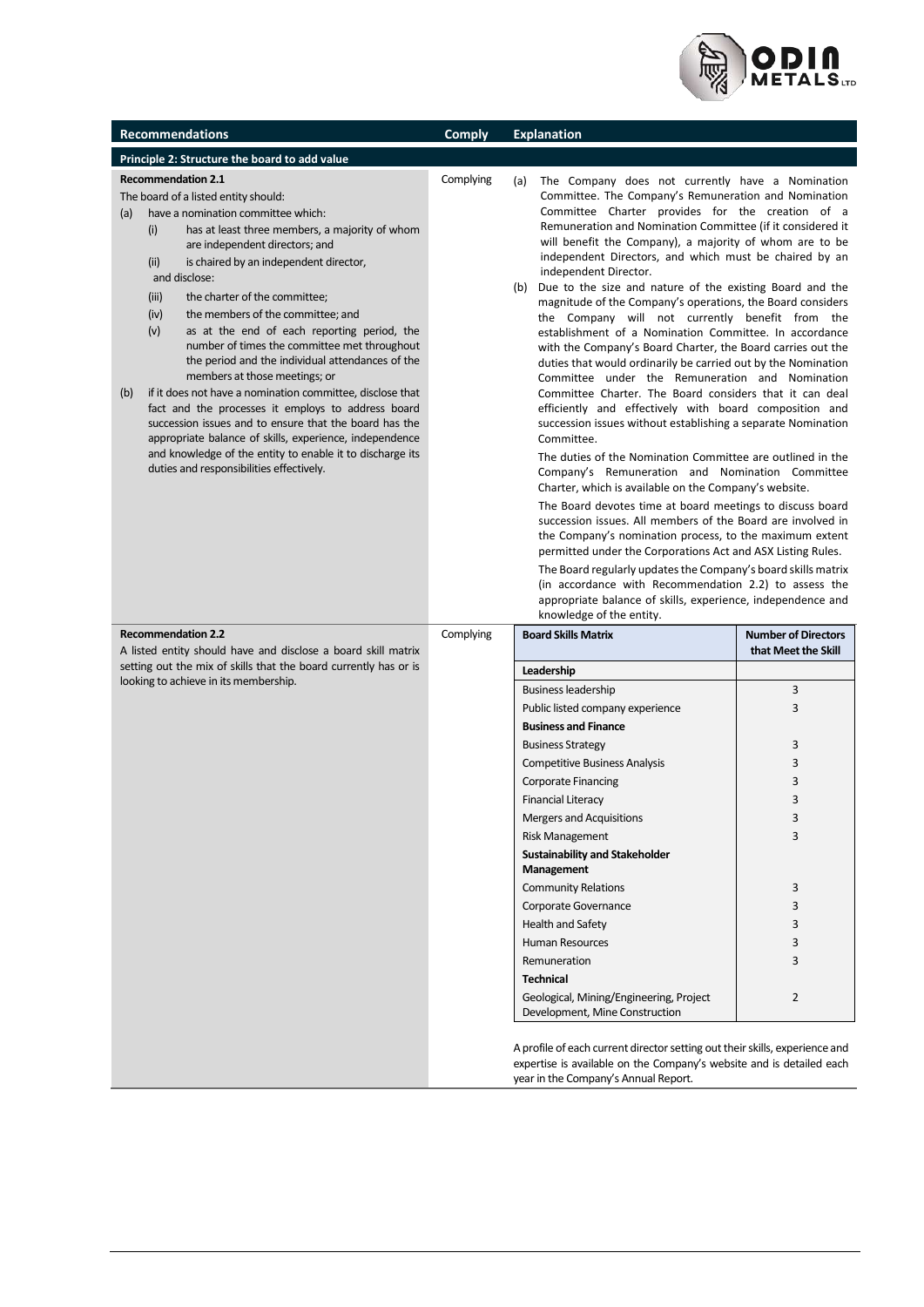

| <b>Recommendations</b>                                                                                                                                                                                                                                                                                                                                                                                                                                                                                                                                                 | <b>Comply</b>    | <b>Explanation</b>                                                                                                                                                                                                                                                                                                                                                                                                                                                                                                                                                                                                                                                                                                                                                                                                                                                                                                                                                                                           |  |  |
|------------------------------------------------------------------------------------------------------------------------------------------------------------------------------------------------------------------------------------------------------------------------------------------------------------------------------------------------------------------------------------------------------------------------------------------------------------------------------------------------------------------------------------------------------------------------|------------------|--------------------------------------------------------------------------------------------------------------------------------------------------------------------------------------------------------------------------------------------------------------------------------------------------------------------------------------------------------------------------------------------------------------------------------------------------------------------------------------------------------------------------------------------------------------------------------------------------------------------------------------------------------------------------------------------------------------------------------------------------------------------------------------------------------------------------------------------------------------------------------------------------------------------------------------------------------------------------------------------------------------|--|--|
| <b>Recommendation 2.3</b><br>A listed entity should disclose:<br>the names of the directors considered by the board to be<br>(a)<br>independent directors;<br>if a director has an interest, position, affiliation or<br>(b)<br>relationship of the type described in Box 2.3 but the board<br>is of the opinion that it does not compromise the<br>independence of the director, the nature of the interest,<br>position, or relationship in question and an explanation of<br>why the board is of that opinion; and<br>the length of service of each director<br>(c) | Complying        | The Board Charter provides for the disclosure of the names of<br>(a)<br>Directors considered by the Board to be independent. The Board<br>does not consider any of the Director's to be independent. The<br>Board will continue to assess the Company's needs as it grows in<br>size and if appropriate, appoint additional non-executive and<br>independent directors.<br>The Board Charter requires Directors to disclose their interest,<br>(b)<br>positions, associations and relationships and requires that the<br>independence of Directors is regularly assessed by the Board in<br>light of the interests disclosed by Directors. Details of the<br>Directors' interests, positions associations and relationships are<br>provided in the Annual Reports and on the Company's website.<br>(c)<br>The length of service of each Director is as follows;<br><b>Director</b><br>Service<br>3 years, 7 months<br>Jason Bontempo<br>Simon Mottram<br>1 year, 5 months<br><b>Ted Coupland</b><br>5 months |  |  |
| <b>Recommendation 2.4</b><br>A majority of the board of a listed entity should be independent<br>directors.                                                                                                                                                                                                                                                                                                                                                                                                                                                            | Not<br>Complying | The Board Charter requires that, where practical, the majority of the<br>Board should be independent. None of the current directors are<br>considered independent directors. The Board will consider whether it<br>will be appropriate to appoint further Non-executive Directors who<br>would be regarded as independent directors as the Company develops.                                                                                                                                                                                                                                                                                                                                                                                                                                                                                                                                                                                                                                                 |  |  |
| <b>Recommendation 2.5</b><br>The chair of the board of a listed entity should be an<br>independent director and, in particular, should not be the same<br>person as the CEO of the entity.                                                                                                                                                                                                                                                                                                                                                                             | Not<br>Complying | The Board Charter provides that, where practical, the Chair of the Board<br>should be an independent Director and should not be the<br>CEO/Managing Director.<br>The Company's Chairman, Mr Jason Bontempo is not an independent<br>director, but he does not fulfil the role of CEO. The Company therefore<br>has not complied with recommendation 2.5 of the Corporate<br>Governance Principles and Recommendations.<br>The Company believes this to be appropriate at this time given the size<br>and nature of the Company's operations, but will continue to consider<br>the composition of the board in the future.                                                                                                                                                                                                                                                                                                                                                                                    |  |  |
| <b>Recommendation 2.6</b><br>A listed entity should have a program for inducting new<br>directors and for periodically reviewing whether there is a need<br>for existing director to undertake professional development to<br>maintain the skills and knowledge needed to perform their role<br>as directors effectively.                                                                                                                                                                                                                                              | Complying        | The Board Charter states that a specific responsibility of the Board is to<br>procure appropriate professional development opportunities for<br>Directors. The Board is responsible for the approval and review of<br>induction and continuing professional development programs and<br>procedures for Directors to ensure that they can effectively discharge<br>their responsibilities.                                                                                                                                                                                                                                                                                                                                                                                                                                                                                                                                                                                                                    |  |  |
| Principle 3: Act ethically and responsibly                                                                                                                                                                                                                                                                                                                                                                                                                                                                                                                             |                  |                                                                                                                                                                                                                                                                                                                                                                                                                                                                                                                                                                                                                                                                                                                                                                                                                                                                                                                                                                                                              |  |  |
| <b>Recommendation 3.1</b><br>A listed entity should articulate and disclose its values.                                                                                                                                                                                                                                                                                                                                                                                                                                                                                | Complying        | The Company has disclosed its values which underpin the Code of<br>Conduct available on the Company's Website.                                                                                                                                                                                                                                                                                                                                                                                                                                                                                                                                                                                                                                                                                                                                                                                                                                                                                               |  |  |
| <b>Recommendation 3.2</b><br>A listed entity should:                                                                                                                                                                                                                                                                                                                                                                                                                                                                                                                   | Complying        | The Company's Code of Conduct applies to the Company's<br>(a)<br>directors, senior executives and employees.                                                                                                                                                                                                                                                                                                                                                                                                                                                                                                                                                                                                                                                                                                                                                                                                                                                                                                 |  |  |
| (a) have and disclose a code of conduct for its directors, senior<br>executives and employees; and<br>(b) ensure that the board or a committee of the board is<br>informed of any material breaches of that code                                                                                                                                                                                                                                                                                                                                                       |                  | The Company's Code of Conduct is available on the<br>(b)<br>Company's website. The Code of Conduct provides that staff<br>are obliged to report any observed violations of the Code to<br>the Company Secretary or the Chairman. The Code also<br>provides that the Directors must ensure that any reported<br>breaches of the Code undergo thorough investigation and<br>that appropriate actions are taken.                                                                                                                                                                                                                                                                                                                                                                                                                                                                                                                                                                                                |  |  |
| <b>Recommendation 3.3</b><br>A listed entity should:<br>have and disclose a whistleblower policy; and<br>(a)<br>ensure that the board or a committee of a board is<br>(b)<br>informed of any material incidents reported under that<br>policy.                                                                                                                                                                                                                                                                                                                         | Complying        | The Company has adopted a whistleblower policy which applies to<br>all directors, officers, employees, contractors and consultants of<br>the Company. This policy has been prepared having regard to the<br>ASX Corporate Governance Principles & Recommendations and is<br>available on the Company's Website.                                                                                                                                                                                                                                                                                                                                                                                                                                                                                                                                                                                                                                                                                              |  |  |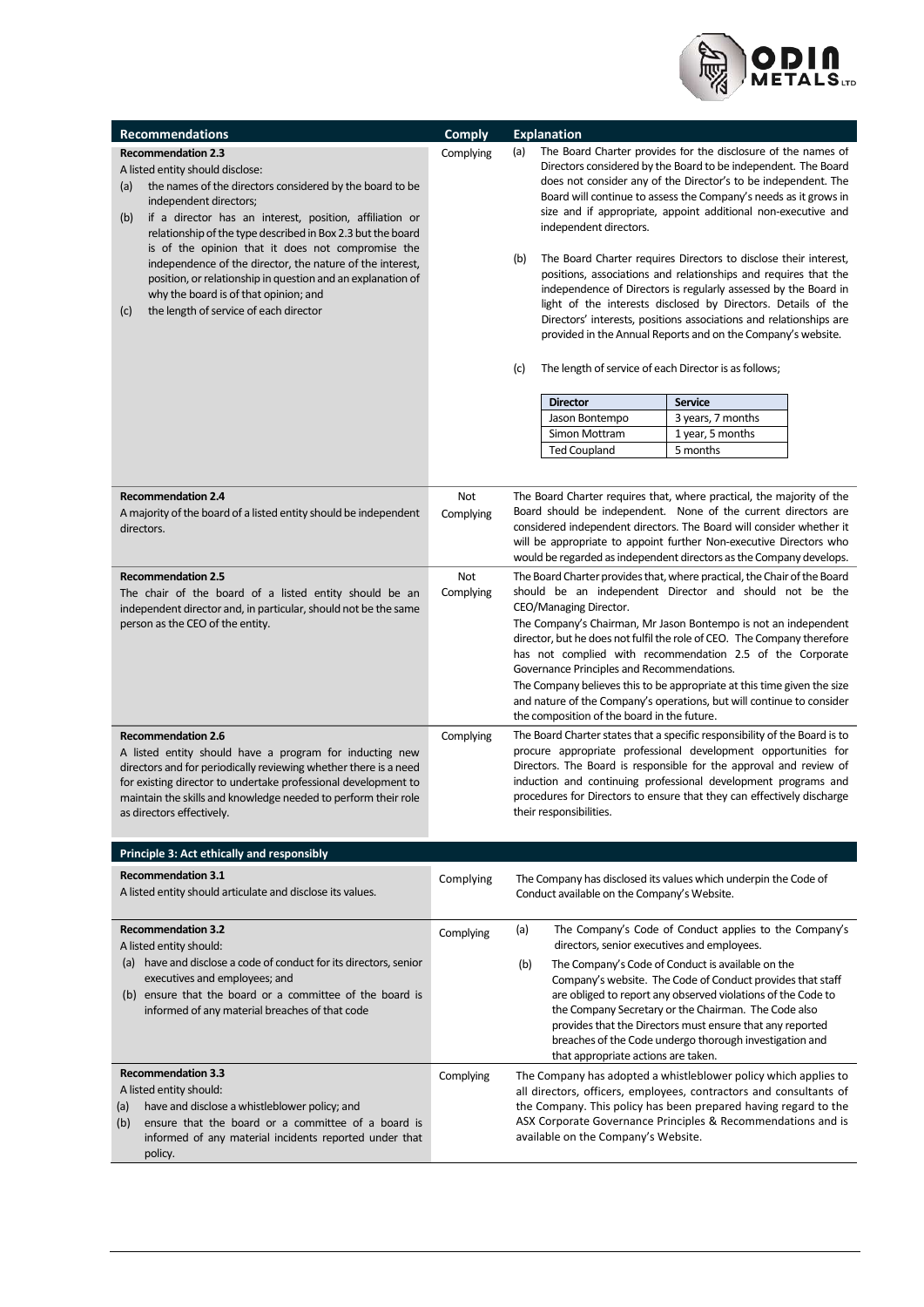

| <b>Recommendations</b>                                                                                                                                                                                                                                                                                                                                                                                                                                                                                                                                                                                                                                                                                                                                                                                                                                                                                                                                                                                                               | <b>Comply</b> | <b>Explanation</b>                                                                                                                                                                                                                                                                                                                                                                                                                                                                                                                                                                                                                                                                                                                                                                                                                                                                                                                                                                                                                                                                                                                                                                                                                                                                                                                                                                                                                                                                                                                                                                            |
|--------------------------------------------------------------------------------------------------------------------------------------------------------------------------------------------------------------------------------------------------------------------------------------------------------------------------------------------------------------------------------------------------------------------------------------------------------------------------------------------------------------------------------------------------------------------------------------------------------------------------------------------------------------------------------------------------------------------------------------------------------------------------------------------------------------------------------------------------------------------------------------------------------------------------------------------------------------------------------------------------------------------------------------|---------------|-----------------------------------------------------------------------------------------------------------------------------------------------------------------------------------------------------------------------------------------------------------------------------------------------------------------------------------------------------------------------------------------------------------------------------------------------------------------------------------------------------------------------------------------------------------------------------------------------------------------------------------------------------------------------------------------------------------------------------------------------------------------------------------------------------------------------------------------------------------------------------------------------------------------------------------------------------------------------------------------------------------------------------------------------------------------------------------------------------------------------------------------------------------------------------------------------------------------------------------------------------------------------------------------------------------------------------------------------------------------------------------------------------------------------------------------------------------------------------------------------------------------------------------------------------------------------------------------------|
| <b>Recommendation 3.4</b><br>A listed entity should:<br>(a) have and disclose an anti-bribery and corruption policy;<br>and<br>(b) ensure that the board or committee of the board is<br>informed of any material breaches of that policy.                                                                                                                                                                                                                                                                                                                                                                                                                                                                                                                                                                                                                                                                                                                                                                                           | Complying     | The Company has adopted an anti-bribery and corruption policy<br>which applies to all directors, officers, employees, contractors and<br>consultants of the Company. This policy has been prepared having<br>regard to the ASX Corporate Governance Principles &<br>Recommendations and is available on the Company's Website.                                                                                                                                                                                                                                                                                                                                                                                                                                                                                                                                                                                                                                                                                                                                                                                                                                                                                                                                                                                                                                                                                                                                                                                                                                                                |
| Principle 4: Safeguard integrity in financial reporting                                                                                                                                                                                                                                                                                                                                                                                                                                                                                                                                                                                                                                                                                                                                                                                                                                                                                                                                                                              |               |                                                                                                                                                                                                                                                                                                                                                                                                                                                                                                                                                                                                                                                                                                                                                                                                                                                                                                                                                                                                                                                                                                                                                                                                                                                                                                                                                                                                                                                                                                                                                                                               |
| <b>Recommendation 4.1</b><br>The board of a listed entity should:<br>have an audit committee which:<br>(a)<br>has at least three members, all of whom are non-<br>(i)<br>executive directors and a majority of whom are<br>independent directors; and<br>(ii)<br>is chaired by an independent director, who is not<br>the chair of the board,<br>and disclose:<br>the charter of the committee;<br>(iii)<br>(iv)<br>the relevant qualifications and experience of the<br>members of the committee; and<br>(v)<br>in relation to each reporting period, the number<br>of times the committee met throughout the<br>period and the individual attendances of the<br>members at those meetings; or<br>if it does not have an audit committee, disclose that fact<br>(b)<br>and the processes it employs that independently verify<br>and safeguard the integrity of its financial reporting,<br>including the processes for the appointment and removal<br>of the external auditor and the rotation of the audit<br>engagement partner. | Complying     | The Company does not currently have an Audit Committee. The<br>(a)<br>Company has adopted an Audit and Risk Management<br>Committee Charter that provides for the creation of an Audit and<br>Risk Committee (if it is considered it will benefit the Company),<br>with at least three members, all of whom must be independent<br>Directors, and which must be chaired by an independent Director.<br>At this stage of the Company's development the full Board will<br>assume the role of the Audit and Risk Committee.<br>Due to the size and nature of the existing Board and the<br>(b)<br>magnitude of the Company's operations the Company currently<br>has no Audit Committee. In accordance with the Company's<br>Board Charter, the Board carries out the duties that would<br>ordinarily be carried out by the Audit Committee under the Audit<br>and Risk Management Committee Charter, including the<br>following processes to independently verify and safeguard the<br>integrity of its financial reporting, including the processes for the<br>appointment and removal of the external auditor and the<br>rotation of the audit engagement partner:<br>the Board will devote time at Board meetings to<br>(i)<br>fulfilling the roles and responsibilities associated<br>with maintaining the Company's internal audit<br>function and arrangements with external auditors;<br>and<br>(ii)<br>all members of the Board will be involved in the<br>Company's audit function to ensure the proper<br>maintenance of the entity and the integrity of all<br>financial reporting. |
| <b>Recommendation 4.2</b><br>The board of a listed entity should, before it approves the<br>entity's financial statements for a financial period, receive from<br>its CEO and CFO a declaration that, in their opinion, the financial<br>records of the entity have been properly maintained and that<br>the financial statements comply with the appropriate<br>accounting standards and give a true and fair view of the<br>financial position and performance of the entity and that the<br>opinion has been formed on the basis of a sound system of risk<br>management and internal control which is operating<br>effectively.                                                                                                                                                                                                                                                                                                                                                                                                  | Complying     | The Company's Audit and Risk Management Committee Charter<br>requires the Board to ensure that before approving the entity's financial<br>statements for a financial period, the CEO and CFO have declared that<br>in their opinion the financial records of the entity have been properly<br>maintained and that the financial statements comply with the<br>appropriate accounting standards and give a true and fair view of the<br>financial position and performance of the entity and that the opinion<br>has been formed on the basis of a sound system of risk management<br>and internal control which is operating effectively.                                                                                                                                                                                                                                                                                                                                                                                                                                                                                                                                                                                                                                                                                                                                                                                                                                                                                                                                                     |
| <b>Recommendation 4.3</b><br>A listed entity should disclose its process to verify the integrity<br>of any periodic corporate report it releases to the market that is<br>not audited or reviewed by an external auditor.                                                                                                                                                                                                                                                                                                                                                                                                                                                                                                                                                                                                                                                                                                                                                                                                            | Complying     | The Company's Audit and Risk Management Committee Charter<br>provides for the review of any periodic corporate reports (including<br>annual directors' reports, quarterly activity reports, quarterly cashflow<br>reports, and sustainability reports) to ensure that such reports are<br>balanced, materially accurate, and provide investors with appropriate<br>information                                                                                                                                                                                                                                                                                                                                                                                                                                                                                                                                                                                                                                                                                                                                                                                                                                                                                                                                                                                                                                                                                                                                                                                                                |
| <b>Principle 5: Make timely and balanced disclosure</b>                                                                                                                                                                                                                                                                                                                                                                                                                                                                                                                                                                                                                                                                                                                                                                                                                                                                                                                                                                              |               |                                                                                                                                                                                                                                                                                                                                                                                                                                                                                                                                                                                                                                                                                                                                                                                                                                                                                                                                                                                                                                                                                                                                                                                                                                                                                                                                                                                                                                                                                                                                                                                               |
| <b>Recommendation 5.1</b><br>A listed entity should have and disclose a written policy for<br>complying with its continuous disclosure obligations under<br>listing rule 3.1.                                                                                                                                                                                                                                                                                                                                                                                                                                                                                                                                                                                                                                                                                                                                                                                                                                                        | Complying     | The Company has adopted a Continuous Disclosure Policy which<br>(a)<br>sets out the processes the Company follows to comply with its<br>continuous disclosure obligations under the ASX Listing Rules and<br>other relevant legislation.<br>The Company's Continuous Disclosure Policy is available on the<br>(b)<br>Company website.                                                                                                                                                                                                                                                                                                                                                                                                                                                                                                                                                                                                                                                                                                                                                                                                                                                                                                                                                                                                                                                                                                                                                                                                                                                         |
| <b>Recommendation 5.2</b><br>A listed entity should ensure that its board receives copies of all<br>material market announcements promptly after they have<br>been made.                                                                                                                                                                                                                                                                                                                                                                                                                                                                                                                                                                                                                                                                                                                                                                                                                                                             | Complying     | The Company Secretary is responsible for distributing all material<br>market announcements electronically to the Board promptly after<br>they have been made.                                                                                                                                                                                                                                                                                                                                                                                                                                                                                                                                                                                                                                                                                                                                                                                                                                                                                                                                                                                                                                                                                                                                                                                                                                                                                                                                                                                                                                 |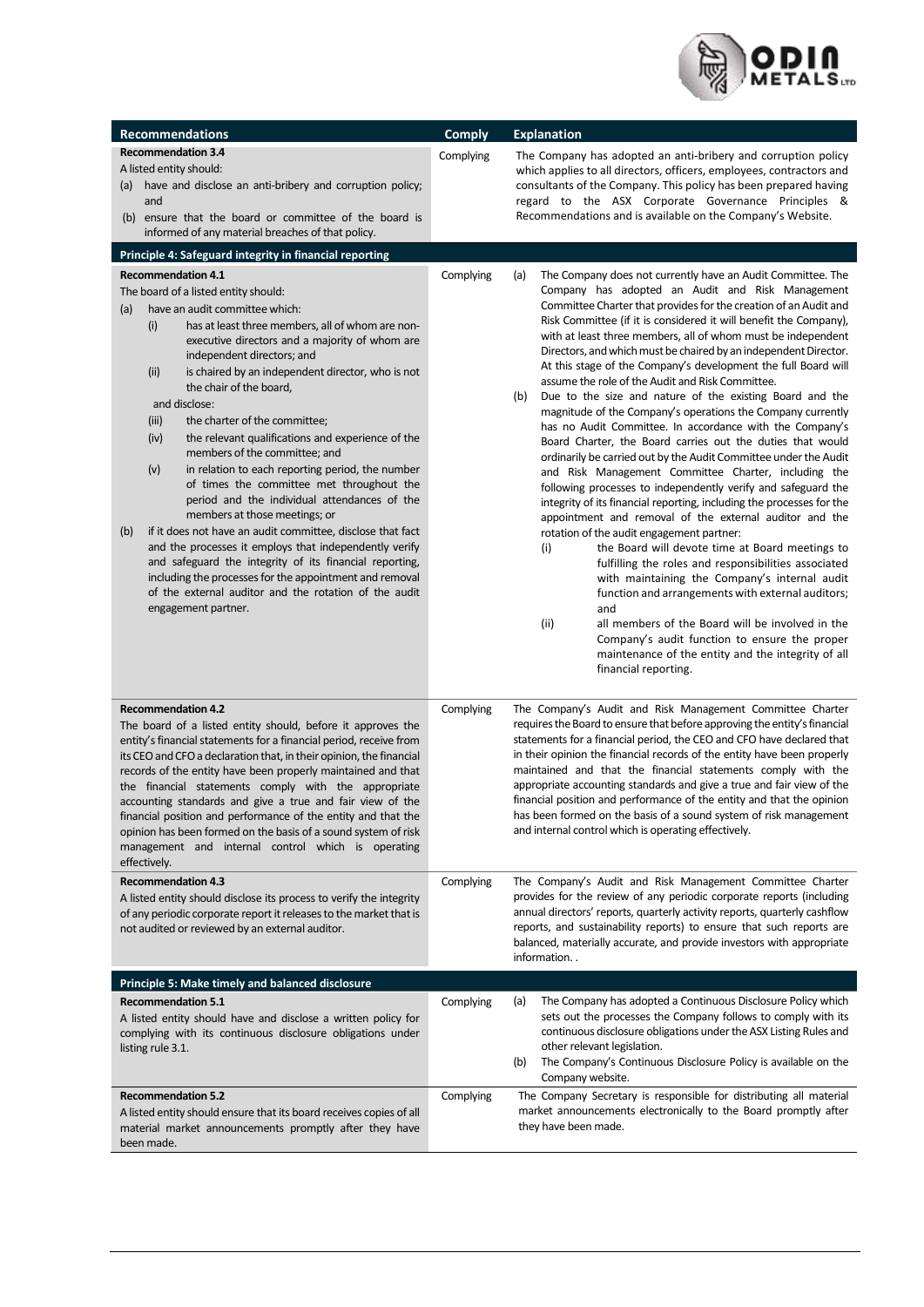

| <b>Recommendations</b>                                                                                                                                                                                                                                                                                                                                                                                                                                                                                                                                                                                                                                                                                                                                                                           | <b>Comply</b> | <b>Explanation</b>                                                                                                                                                                                                                                                                                                                                                                                                                                                                                                                                                                                                                                                                                                                                                                                                                                                                                                                                                                                                                                                                                                                                                                                                                                                             |
|--------------------------------------------------------------------------------------------------------------------------------------------------------------------------------------------------------------------------------------------------------------------------------------------------------------------------------------------------------------------------------------------------------------------------------------------------------------------------------------------------------------------------------------------------------------------------------------------------------------------------------------------------------------------------------------------------------------------------------------------------------------------------------------------------|---------------|--------------------------------------------------------------------------------------------------------------------------------------------------------------------------------------------------------------------------------------------------------------------------------------------------------------------------------------------------------------------------------------------------------------------------------------------------------------------------------------------------------------------------------------------------------------------------------------------------------------------------------------------------------------------------------------------------------------------------------------------------------------------------------------------------------------------------------------------------------------------------------------------------------------------------------------------------------------------------------------------------------------------------------------------------------------------------------------------------------------------------------------------------------------------------------------------------------------------------------------------------------------------------------|
| <b>Recommendation 5.3</b><br>A listed entity that gives a new and substantive investor or<br>analyst presentation should release a copy of the presentation<br>materials on the ASX Market Announcements Platform ahead<br>of the presentation.                                                                                                                                                                                                                                                                                                                                                                                                                                                                                                                                                  | Complying     | All slides and presentations used for briefings and analyst<br>presentations are released and uploaded to ASX Market<br>Announcements Platform prior to the briefing taking place. Further<br>details are set out in the Company's Continuous Disclosure Policy.                                                                                                                                                                                                                                                                                                                                                                                                                                                                                                                                                                                                                                                                                                                                                                                                                                                                                                                                                                                                               |
| Principle 6: Respect the rights of security holders                                                                                                                                                                                                                                                                                                                                                                                                                                                                                                                                                                                                                                                                                                                                              |               |                                                                                                                                                                                                                                                                                                                                                                                                                                                                                                                                                                                                                                                                                                                                                                                                                                                                                                                                                                                                                                                                                                                                                                                                                                                                                |
| <b>Recommendation 6.1</b><br>A listed entity should provide information about itself and its<br>governance to investors via its website.                                                                                                                                                                                                                                                                                                                                                                                                                                                                                                                                                                                                                                                         | Complying     | Information about the Company and its governance is available on the<br>Company's website. The Company's Corporate Governance Policies<br>and Charters are included in a dedicated Corporate Governance area<br>on the Company website.                                                                                                                                                                                                                                                                                                                                                                                                                                                                                                                                                                                                                                                                                                                                                                                                                                                                                                                                                                                                                                        |
| <b>Recommendation 6.2</b><br>A listed entity should have an investor relations program that<br>facilitates effective two-way communication with investors.                                                                                                                                                                                                                                                                                                                                                                                                                                                                                                                                                                                                                                       | Complying     | The Company has adopted a Shareholder Communications Policy<br>which aims to promote and facilitate effective two-way communication<br>with investors. The Shareholder Communications Policy outlines a<br>range of ways in which information is communicated to shareholders,<br>and by which shareholders can make contact with the Company to<br>request information or bring their concerns to the attention of the<br>Company.                                                                                                                                                                                                                                                                                                                                                                                                                                                                                                                                                                                                                                                                                                                                                                                                                                            |
| <b>Recommendation 6.3</b><br>A listed entity should disclose how it facilitates and encourages<br>participation at meetings of security holders.                                                                                                                                                                                                                                                                                                                                                                                                                                                                                                                                                                                                                                                 | Complying     | Shareholders are encouraged to participate at all EGMs and AGMs of<br>the Company. The Shareholder Communication Policy includes<br>provisions focussed on shareholder meetings, including for<br>shareholders to be provided a reasonable opportunity to ask questions<br>of the Board at shareholder meetings, and for the submission of written<br>questions by shareholders unable to attend the AGM.                                                                                                                                                                                                                                                                                                                                                                                                                                                                                                                                                                                                                                                                                                                                                                                                                                                                      |
| <b>Recommendation 6.4</b><br>A listed entity should ensure that all substantive resolutions at<br>a meeting of security holders are decided by a poll rather than<br>by a show of hands.                                                                                                                                                                                                                                                                                                                                                                                                                                                                                                                                                                                                         | Complying     | All substantive resolutions which are voted on at shareholder meetings<br>are and will be decided by a poll, rather than by a show of hands.                                                                                                                                                                                                                                                                                                                                                                                                                                                                                                                                                                                                                                                                                                                                                                                                                                                                                                                                                                                                                                                                                                                                   |
| <b>Recommendation 6.5</b><br>A listed entity should give security holders the option to receive<br>communications from, and send communications to, the entity<br>and its security registry electronically.                                                                                                                                                                                                                                                                                                                                                                                                                                                                                                                                                                                      | Complying     | The Shareholder Communications Policy states that as a part of the<br>Company's developing investor relations program, Shareholders can<br>register with the Company via the website to receive email notifications<br>of when an announcement is made by the Company to the ASX,<br>including the release of the Annual Report, half yearly reports and<br>quarterly reports. Links are made available to the Company's website<br>on which all information provided to the ASX is immediately posted.<br>Shareholders queries should be referred to the Company Secretary at<br>first instance.                                                                                                                                                                                                                                                                                                                                                                                                                                                                                                                                                                                                                                                                              |
| Principle 7: Recognise and manage risk                                                                                                                                                                                                                                                                                                                                                                                                                                                                                                                                                                                                                                                                                                                                                           |               |                                                                                                                                                                                                                                                                                                                                                                                                                                                                                                                                                                                                                                                                                                                                                                                                                                                                                                                                                                                                                                                                                                                                                                                                                                                                                |
| <b>Recommendation 7.1</b><br>The board of a listed entity should:<br>have a committee or committees to oversee risk, each of<br>(a)<br>which:<br>(i)<br>has at least three members, a majority of whom<br>are independent directors; and<br>(ii)<br>is chaired by an independent director,<br>and disclose:<br>(iii)<br>the charter of the committee;<br>the members of the committee; and<br>(iv)<br>(v)<br>as at the end of each reporting period, the<br>number of times the committee met throughout<br>the period and the individual attendances of the<br>members at those meetings; or<br>if it does not have a risk committee or committees that<br>(b)<br>satisfy (a) above, disclose that fact and the process it<br>employs for overseeing the entity's risk management<br>framework. | Complying     | The Company does not currently have an Audit and Risk<br>(a)<br>Committee. The Company has adopted an Audit and Risk<br>Management Committee Charter that provides for the creation<br>of an Audit and Risk Committee (if it is considered it will benefit<br>the Company), with at least three members, all of whom must be<br>independent Directors, and which must be chaired by an<br>independent Director. At this stage of the Company's<br>development the full board will assume the role of the Audit and<br>Risk Committee.<br>In accordance with the Company's Board Charter, the Board<br>(b)<br>carries out the duties that would ordinarily be carried out by<br>the Risk Committee under the Audit and Risk Management<br>Committee Charter including the following processes to<br>oversee the entity's risk management framework:<br>the Board devotes time at Board meetings to fulfilling<br>(i)<br>the roles and responsibilities associated with<br>overseeing risk and maintaining the entity's risk<br>management framework and associated internal<br>compliance and control procedures; and<br>the Board determines the Company's "risk profile" and is<br>(ii)<br>responsible for overseeing and approving risk<br>management strategy and policies. |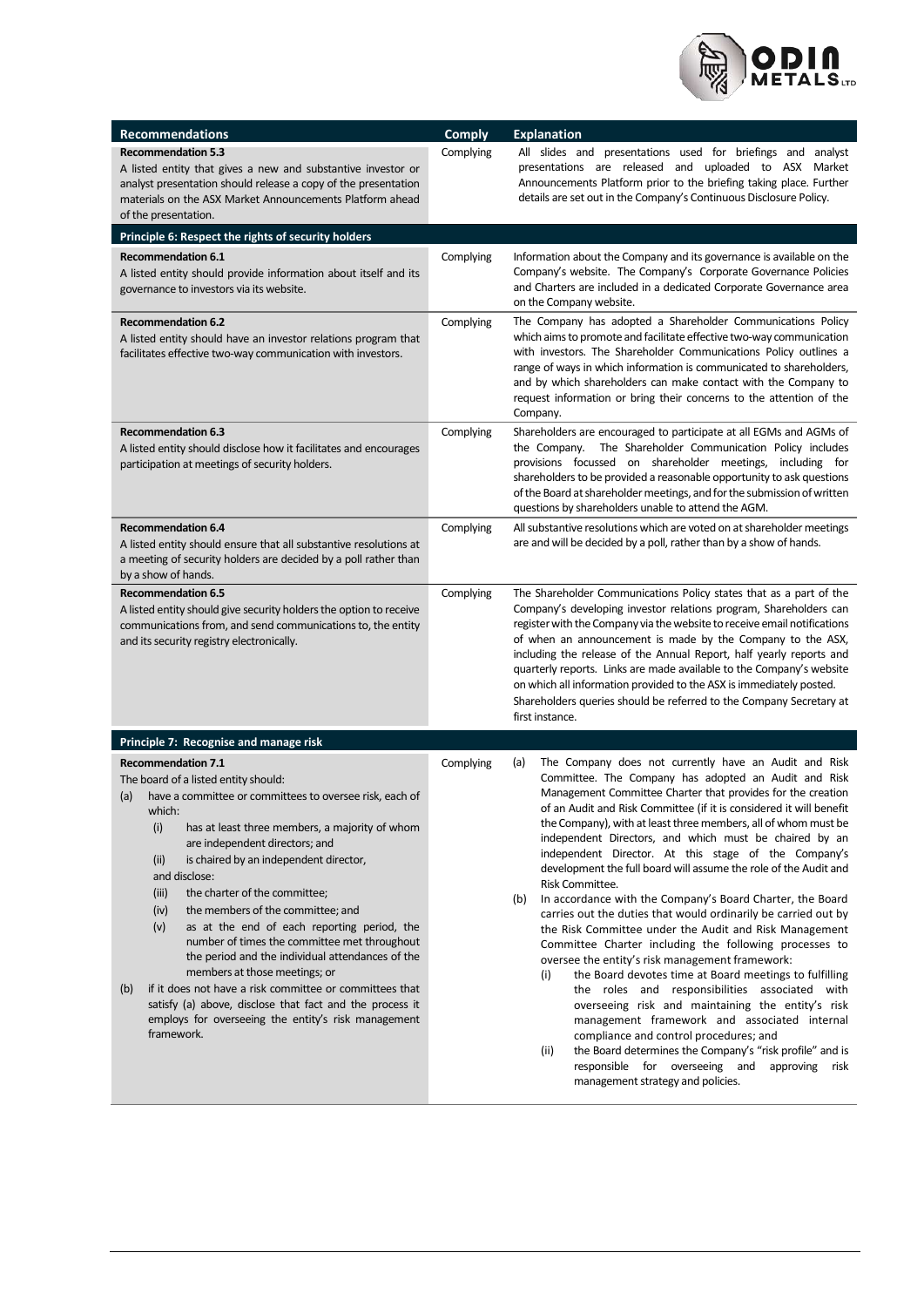

| <b>Recommendations</b>                                                                                                                                                                                                                                                                                                                                                                                                                                                                                                                                                                                                                                                                                                                                                                                                                               | <b>Comply</b>          | <b>Explanation</b>                                                                                                                                                                                                                                                                                                                                                                                                                                                                                                                                                                                                                                                                                                                                                                                                                                                                                                                                                                                                                                                                                                                                                                                                                                                                                                                                                                                                               |
|------------------------------------------------------------------------------------------------------------------------------------------------------------------------------------------------------------------------------------------------------------------------------------------------------------------------------------------------------------------------------------------------------------------------------------------------------------------------------------------------------------------------------------------------------------------------------------------------------------------------------------------------------------------------------------------------------------------------------------------------------------------------------------------------------------------------------------------------------|------------------------|----------------------------------------------------------------------------------------------------------------------------------------------------------------------------------------------------------------------------------------------------------------------------------------------------------------------------------------------------------------------------------------------------------------------------------------------------------------------------------------------------------------------------------------------------------------------------------------------------------------------------------------------------------------------------------------------------------------------------------------------------------------------------------------------------------------------------------------------------------------------------------------------------------------------------------------------------------------------------------------------------------------------------------------------------------------------------------------------------------------------------------------------------------------------------------------------------------------------------------------------------------------------------------------------------------------------------------------------------------------------------------------------------------------------------------|
| <b>Recommendation 7.2</b><br>The board or a committee of the board should:<br>review the entity's risk management framework at least<br>(a)<br>annually to satisfy itself that it continues to be sound and<br>that the entity is operating with due regard to the risk<br>appetite set by the board; and<br>disclose, in relation to each reporting period, whether<br>(b)<br>such a review has taken place.                                                                                                                                                                                                                                                                                                                                                                                                                                        | Complying              | The Audit and Risk Management Committee Charter requires<br>(a)<br>that the Audit and Risk Committee (or, in its absence, the<br>Board) should, at least annually, satisfy itself that the<br>Company's risk management framework continues to be<br>sound. The Company process for risk management and internal<br>compliance includes a requirement to identify and measure<br>risk, monitor the environment for emerging factors and trends<br>that affect these risks, formulate risk management strategies<br>and monitor the performance of risk management systems.<br>The Board Charter requires the Company to disclose the<br>(b)<br>number of times the Audit and Risk Management Committee<br>(or, in its absence, the Board) met throughout the relevant<br>reporting period, and the individual attendances of the<br>members at those meetings. Details of the meetings will be<br>provided in the Company's Annual Report. The Audit and Risk<br>Management Committee Charter provides that the Audit and<br>Risk Management Committee (or, in its absence, the Board) will<br>review assessments of the effectiveness of risk management<br>and internal compliance and control at least annually.                                                                                                                                                                                                              |
| <b>Recommendation 7.3</b><br>A listed entity should disclose:<br>if it has an internal audit function, how the function is<br>(a)<br>structured and what role it performs; or<br>if it does not have an internal audit function, that fact and<br>(b)<br>the processes it employs for evaluating and continually<br>improving the effectiveness of its governance, risk<br>management and internal control processes.<br><b>Recommendation 7.4</b><br>A listed entity should disclose whether it has material exposure<br>to environmental and social risks and, if it does, how it manages<br>or intends to manage those risks.                                                                                                                                                                                                                     | Complying<br>Complying | The Audit and Risk Committee Charter provides for the internal<br>(a)<br>audit function of the Company and outlines the monitoring,<br>review and assessment of a range of internal audit functions<br>and procedures.<br>The Company does not have an internal audit function. As the<br>(b)<br>Company grows the Board will consider whether the<br>appointment of a contract internal auditor would be beneficial<br>in assisting them in discharging their responsibilities under the<br>Audit and Risk Management Committee Charter.<br>The<br>Company evaluates and improves the effectiveness of its<br>governance, risk management and internal control via the<br>processes for review and oversight under that Charter.<br>The Company currently has no material exposure to environmental and<br>social sustainability risks. The Company's mineral exploration and<br>development operations will be subject to environmental regulation<br>and heritage legislation in the jurisdictions in which it operates.<br>The Audit and Risk Management Committee Charter details the<br>Company's risk management systems which assist in identifying and<br>managing potential or apparent business, economic, environmental<br>and social sustainability risks as they arise. Review of the Company's risk<br>management framework will be conducted at least annually.                                                  |
| Principle 8: Remunerate fairly and responsibly                                                                                                                                                                                                                                                                                                                                                                                                                                                                                                                                                                                                                                                                                                                                                                                                       |                        |                                                                                                                                                                                                                                                                                                                                                                                                                                                                                                                                                                                                                                                                                                                                                                                                                                                                                                                                                                                                                                                                                                                                                                                                                                                                                                                                                                                                                                  |
| <b>Recommendation 8.1</b><br>The board of a listed entity should:<br>have a remuneration committee which:<br>(a)<br>(i)<br>has at least three members, a majority of whom<br>are independent directors; and<br>is chaired by an independent director,<br>(ii)<br>and disclose:<br>(iii)<br>the charter of the committee;<br>the members of the committee; and<br>(iv)<br>as at the end of each reporting period, the<br>(v)<br>number of times the committee met throughout<br>the period and the individual attendances of the<br>members at those meetings; or<br>if it does not have a remuneration committee, disclose<br>(b)<br>that fact and the processes it employs for setting the<br>level and composition of remuneration for directors and<br>senior executives and ensuring that such remuneration is<br>appropriate and not excessive. | Complying              | (a)<br>The Company does not have a Remuneration Committee.<br>The Company's Remuneration and Nomination Committee<br>Charter provides for the creation of a Remuneration<br>Committee (if it is considered it will benefit the Company),<br>a majority of whom are independent Directors, and which<br>must be chaired by an independent Director.<br>(b)<br>Due to the size and nature of the existing board and the<br>magnitude of the Company's operations the Company<br>currently has no Remuneration Committee. In accordance<br>with the Company's Board Charter, the Board carries out<br>the duties that would ordinarily be carried out by the<br>Remuneration Committee under the Remuneration and<br>Nomination Committee Charter including the following<br>processes to set the level and composition of remuneration<br>for Directors and senior executives and ensuring that such<br>remuneration is appropriate and not excessive:<br>the Board devotes time at Board meetings to assess the<br>(i)<br>level and composition of remuneration for Directors<br>and senior executives; and<br>(ii)<br>the Board will oversee the evaluation of the<br>remuneration of the Company's senior executives<br>annually. The evaluation will be based on specific<br>criteria. The Company will disclose for each financial<br>year whether or not the relevant annual performance<br>evaluations have been conducted. |